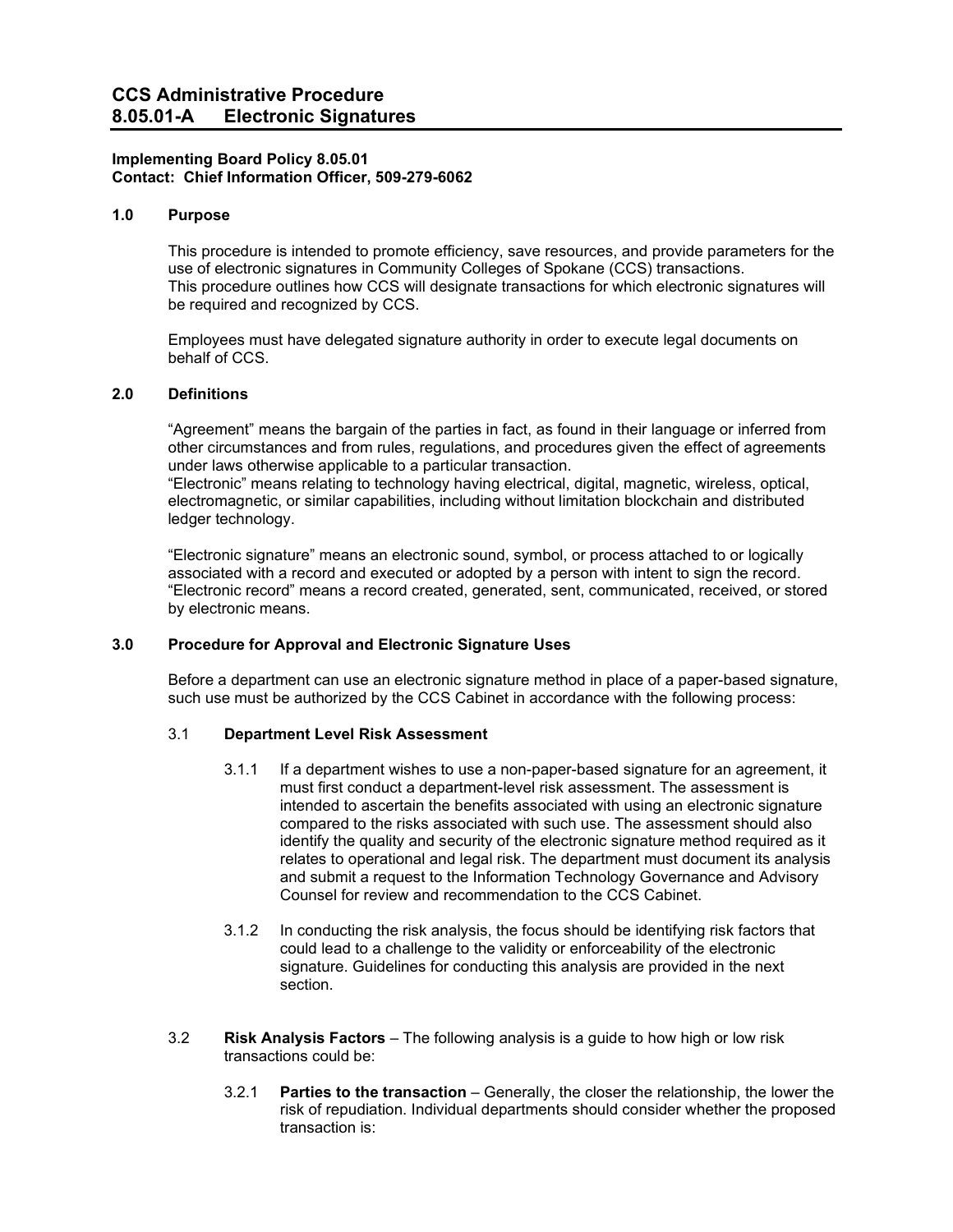- 3.2.1.1 A transaction between CCS departments or employees;
- 3.2.1.2 An inter-agency transaction;
- 3.2.1.3 A transaction between CCS and an outside, nongovernmental entity;
- 3.2.1.4 CCS and an individual; or
- 3.2.1.5 CCS and a foreign government or organization.
- 3.2.2 **Nature of the Relationship and Frequency of Transactions** Risks tend to be lower when there is an ongoing relationship and when they engage in frequent transactions. On the other hand, typically the highest risk usually involves a onetime transaction between a person and an agency that has financial or legal implications. Departments should consider whether the transaction involves:
	- 3.2.2.1 An ongoing relationship;
	- 3.2.2.2 A new relationship with a known party;
	- 3.2.2.3 A new relationship with an unknown party; or
	- 3.2.2.4 An in-person signing or remote signing.
- 3.2.3 **The Value or Significance of the Transaction** Departments should consider the relative value of the type of transaction against the costs associated with implementing technology and management security controls to mitigate risk. Higher risks include:
	- 3.2.3.1 Transactions involving transfer of funds;
	- 3.2.3.2 Transactions where parties are committing to actions or contracts that could give rise to legal or financial liability; and/or
	- 3.2.3.3 Transactions with information protected under state or federal law such as where the party is fulfilling a legal responsibility, which if not performed creates a legal liability or where the party is certifying information, which if not true creates a legal liability.
- 3.2.4 **The Risk of Unauthorized Alteration or Other Compromise** This risk increases with the likelihood of a security intrusion to the stored record. The likelihood depends on the potential attacker's knowledge that the transaction will occur and value of information. The following transactions are higher risk:
	- 3.2.4.1 Regular or periodic transactions between parties;
	- 3.2.4.2 The value of information to outside parties can determine the motivation to compromise the information; and
	- 3.2.4.3 Transactions with certain agencies who have a perceived image or mission that could warrant higher risk of attacks.
- 3.2.5 **Whether the Lack of a Signature Invalidates the Transaction** The final overarching factor to consider is the extent of resulting loss or impact. If the signature is required by law then any challenge to the enforceability of the signature will usually invalidate the entire transaction. If the signature is not required but only desired, then the transaction will most likely remain valid without a signature. In addition, some transactions require a provable, electronically signed record that can be produced in case of an audit,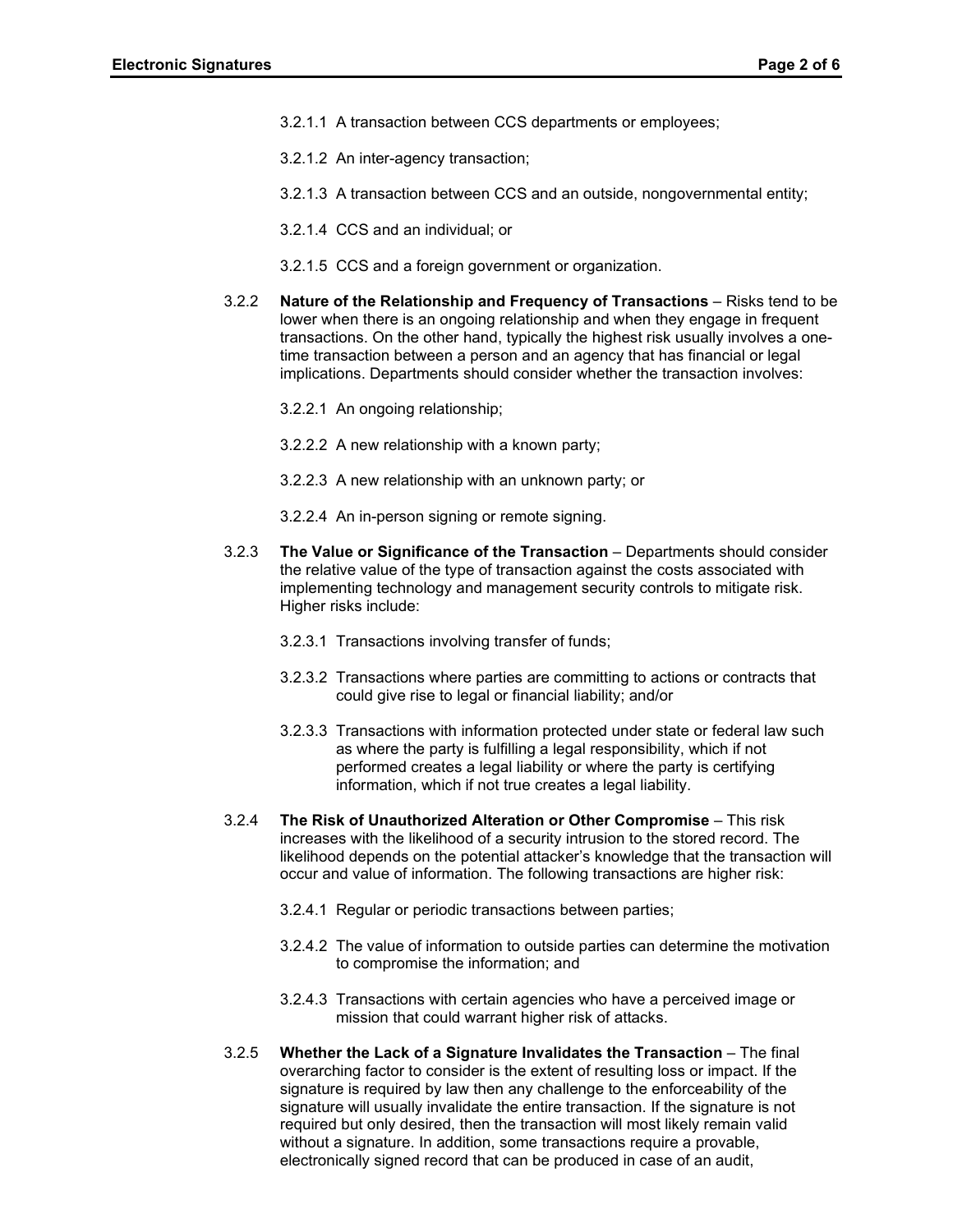investigation, dispute, or litigation. Departments must consider the impact an invalidated agreement would have on operations.

# 3.3 **Information Technology Governance and Advisory Council (ITGAC) Review and Recommendation**

- 3.3.1 After completing the risk analysis described above, the department must submit the request to the ITGAC for review. The department should also identify the type of approved signature method that it wishes to use.
- 3.3.2 The ITGAC will draft guidance and provide recommendations to the CCS Chancellor's Cabinet for review and approval.
- 3.3.3 The ITGAC reviews information and makes recommendations in the following areas:
	- 3.3.3.1 **IT**. Information technology staff consulted for both knowledge and guidance on the selection of a particular technology, and for a thorough understanding of existing technology architecture of the CCS District.
	- 3.3.3.2 **IT Security**. Providing IT security knowledge and expertise to ensure adequate safeguards to protect non-public agency information.
	- 3.3.3.3 **Business Office**. Will determine whether it makes business sense to adopt the use of electronic signatures for a particular transaction. Provides an understanding of existing processes and anticipated benefits of using electronic signatures. The business office includes Finance and Procurement, supporting the goals of the organization.
	- 3.3.3.4 **Records Management**. Staff with knowledge of agency record retention and documentation requirements to ensure compliance with guidelines and other relevant records rules.
	- 3.3.3.5 **Faculty and Staff**. Operational users of electronic signatures providing business case analysis and review.

# 3.4 **CCS Cabinet Decision**

- 3.4.1 The CCS Cabinet will review the department request and the ITGAC recommendation to use an electronic signature in place of a paper-based signature. The CCS Cabinet will go through the ITGAC risk management analysis set forth in section 3.2. In addition to assessing the level of risk to the department, the CCS Cabinet is responsible for assessing the level of risk to CCS if an electronic signature method is used and to determine if there are mitigating measures that can be used, such as using a more secure electronic signature method. The CCS Cabinet is also responsible for determining whether the department has the capabilities in place to properly maintain electronic signatures in compliance with section 5.0 of this procedure and state law.
- 3.4.2 After completing the risk analysis review, the CCS CIO will send the department a memo approving or disapproving the request. The CCS Cabinet may also place parameters over the use of such signatures or permit them for a limited period of time to test a certain method.

### 3.5 **Periodic Review**

3.5.1 A review of each electronic signature implementation will be conducted periodically, but no less than every time an approach or solution changes by the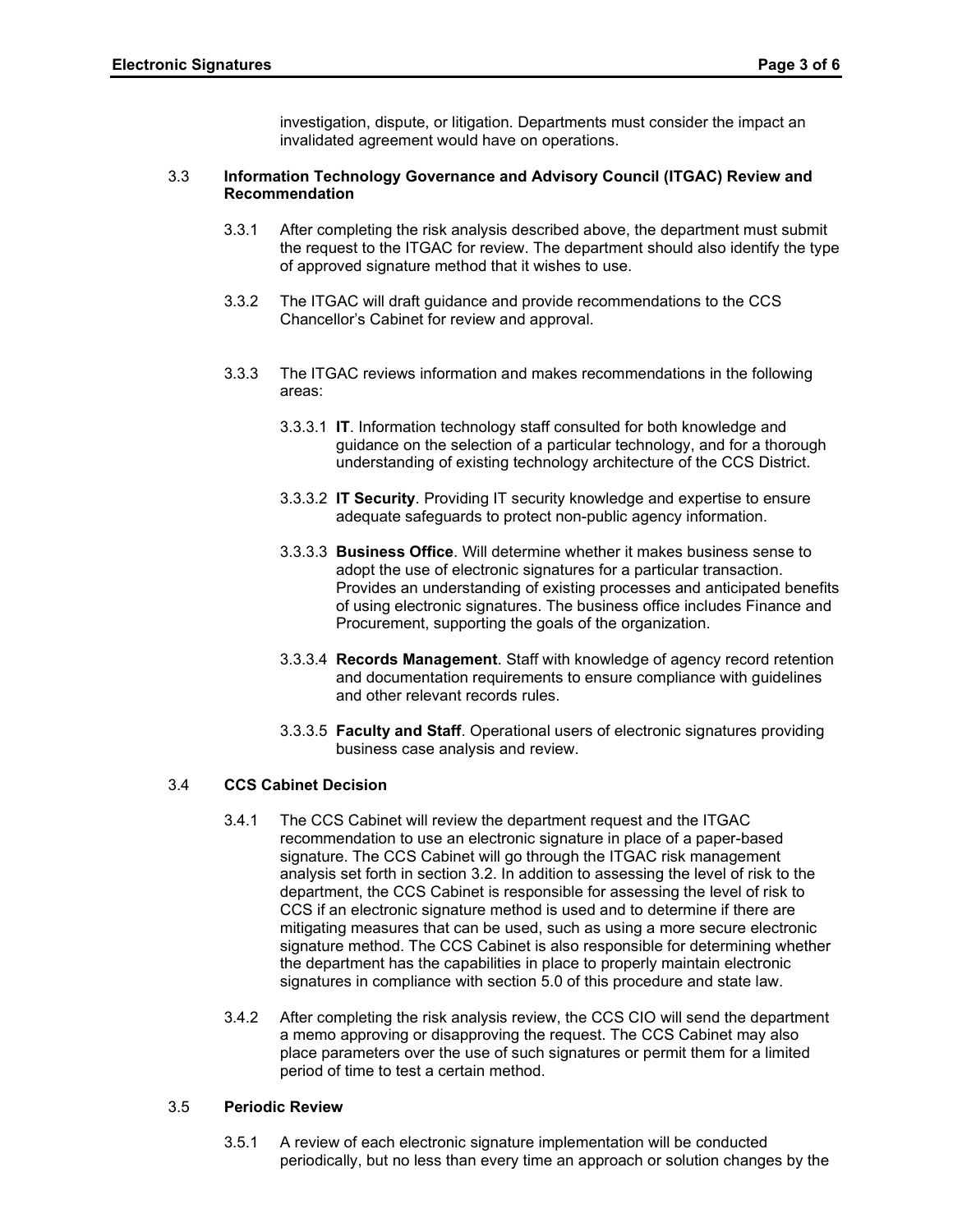department and CCS Cabinet. This will include an evaluation of the electronic signature used to determine whether any applicable legal, business, or data requirements have changed. A determination will be made as to the continued appropriateness of the risk assessment and electronic signature implementation method.

3.5.2 A record of this review will be documented and filed as part of the official record for this electronic signature implementation maintained by the department. If as a result of the periodic review the risk level changes, a new risk assessment must be completed, including review and approval.

# **4.0 Procedure for Approving Electronic Signature Methods**

- 4.1 There are many different methods of electronic signatures. Any electronic signature method approved for use at CCS will conform to the Electronic Signature Guidelines established by the Office of the Chief Information Officer. Before a department is permitted to utilize electronic signatures, the particular electronic signature method must be approved for use by the CCS Cabinet. Before approving an electronic signature method, the CCS Cabinet must assess whether it meets the following criteria:
	- 4.1.1 **Identification and Authentication of the Signer**. A signature must be the act of the specific person identified in the agreement. If the alleged signer later denies signing, the signature could be unenforceable unless there is proof the alleged signer actually signed the record. The parties relying on the terms of a signed transaction must determine the type of electronic signature that best meets the college's needs to identify and authenticate a signature based on level of business impact or loss if the alleged signer denies their involvement in the transaction.
	- 4.1.2 **Intent to Sign**. The signing process should clearly identify the reason for signing and specify the actions to be taken by the signer to signify intent. To avoid confusion regarding a signer's intent, any method used must give the signer an opportunity to review the entire document, ensure it contains the same signature elements as it would if it were a paper record, require the signer to indicate assent to the document by clicking an accept or reject button, and record and retain a copy of the date, time and the signer's indicated intent.
	- 4.1.3 **Association of Signature to the Record**. The electronic signature must be attached to or associated with the electronic record being signed. The data comprising the electronic signature must be saved. It is recommended that the following data be affixed with the electronic signature:
		- 4.1.3.1 Identity of the signer;
		- 4.1.3.2 Date and time of the signature;
		- 4.1.3.3 Method used to sign the record; and
		- 4.1.3.4 A reasoning for the signing.

Whichever method is used to associate the signature with the document, it is imperative that the college obtain and maintain proof that a specific electronic signature was applied to or used in connection with a specific electronic record.

4.1.4 **Integrity of the Signed Record**. The integrity of the document relies on the ability of the storage process used to protect it from unauthorized persons and natural disasters. Steps must be taken to preserve the accuracy and completeness of the electronic information. Further measures should be taken to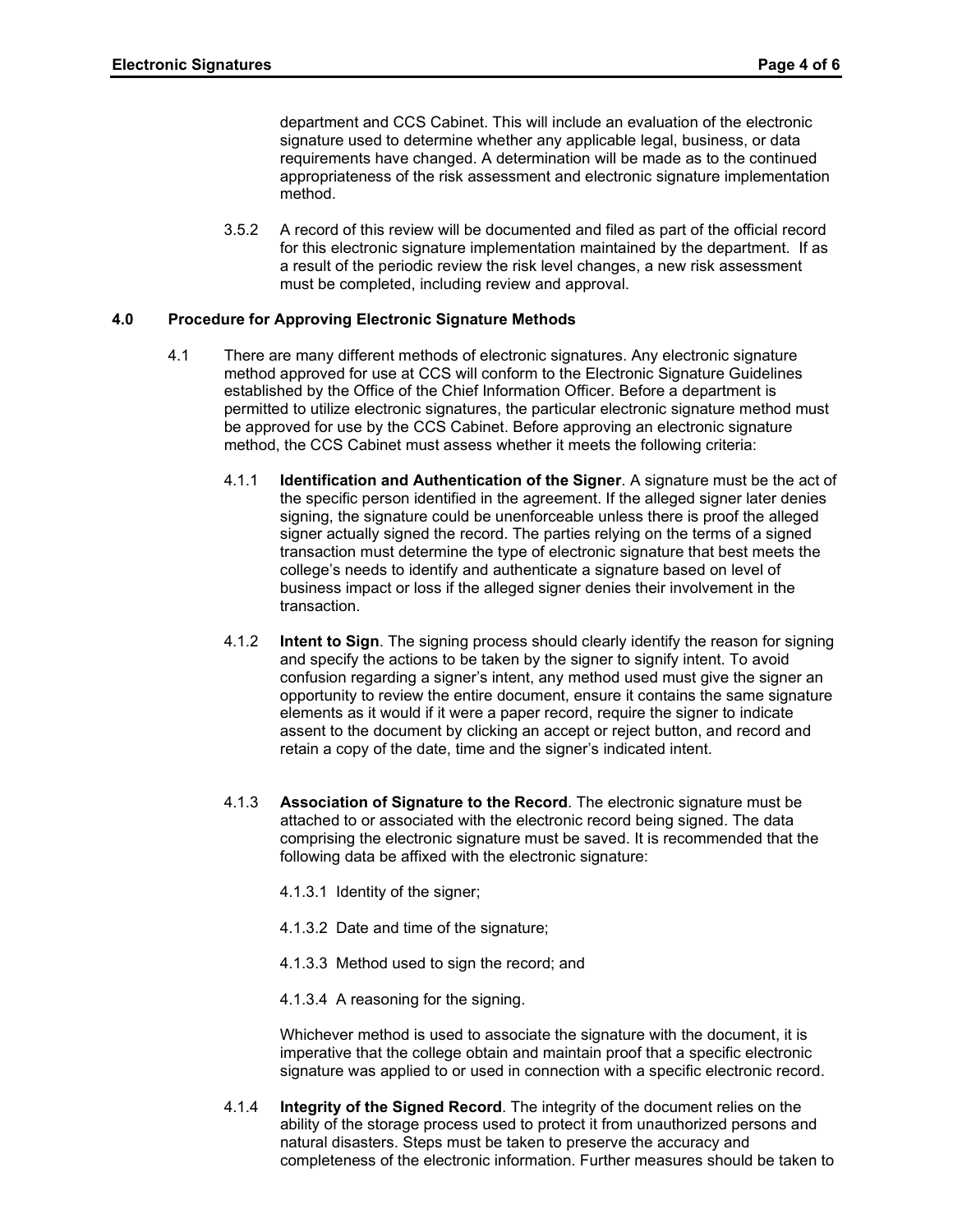ensure no unauthorized alterations are made to the document. This protection is possible through the system that manages the electronic record. This system must ensure that a record, its signature, any associated data or links cannot be tampered with or modified.

If the electronic signature is being used for interstate transactions or for documents required by the federal government, it must meet all of the requirements of the Electronic Signatures in Global and National Commerce Act (E-SIGN), 15 USC § 7001-7031.

#### 4.2 **Approved Electronic Signature Methods**

- 4.2.1 The approval of an electronic signature method can limit the use of that method to particular electronic records, particular classes of electronic records, or particular college departments.
- 4.2.2 Types of electronic signature methods that may be considered include:
	- 4.2.2.1 **Click Through or Click Wrap** This method has a signer affirm his or her intent by clicking a button. Some versions require signers to type their name, some personal identifier or type "I agree" before clicking a button. These types of electronic signature should only be used for lowrisk, low-value transactions.
	- 4.2.2.2 **Personal Identification Number (PIN) or Password** This method requires a person to enter identifying information such as a PIN or password and the system verifying that the PIN or password is associated with the person accessing the system to authenticate the person. Examples would include requiring a student to type in a student identification number. This method is more secure than a click through agreement, but less secure than a digitized or digital signature because someone other than the person identified in the agreement could have obtained the other person's PIN or password.
	- 4.2.2.3 **Digitized Signature** This method is an image of a handwritten signature. It is most effective if applied at the time of signing and can be compared to copies of digitized signatures on file. If special software judges the two images comparable, the signature is deemed valid.
	- 4.2.2.4 **Digital Signature** This method is created when the signer uses his or her private signing key to create a unique mark on an electronic document. The recipient of the document employs the signer's public key to validate the authenticity of the private key to verify the document was not altered after signing. If approved electronic signature methods require the use of encryption technology that uses public or private key infrastructure and/or certificates, Information Technology will be responsible for the administration of such public or private keys and certificates.
	- 4.2.2.5 **Hybrid Approaches**  Hybrid electronic signature solutions are available by combining techniques from various approaches to provide increased security, authentication, record integrity, and non-repudiation.

### 4.3 **Repealing an Approved Method**

4.3.1 In the event that it is determined that an approved electronic signature method is no longer meeting college needs, the CCS Cabinet may revoke the approval of that electronic signature method. In the event authorization of a method is